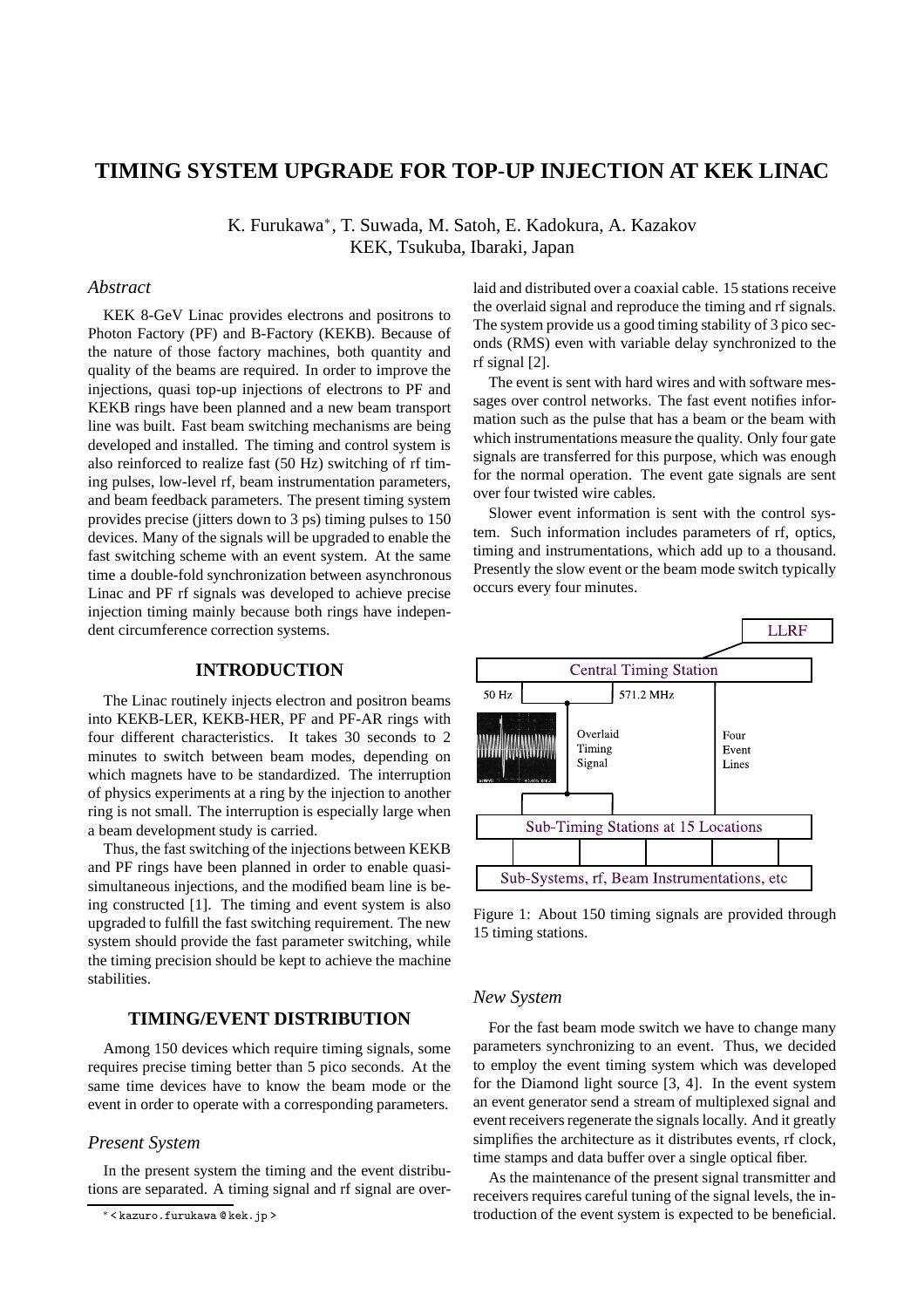

Figure 2: Event generator and receivers simplify the system, and they enable the fast switching of timing, digital and analog signals.

Although we need more experiences for the timing precision and jitter of the system, it will be sufficient for the most of the signals. Only a few signals require a jitter of 3 ps, where we'll keep the present system for a while.

At the beginning, 6 sub-timing stations are replaced with event receivers, since those locations require fast switching of analog and timing signals.



Figure 3: Six event receivers are installed at first, replacing old timing receivers.

## **PARAMETER SWITCHING**

Digital, analog and timing values of equipment parameters are switched directly by an event or indirectly by software that is triggered by the event. Following parameters are included.

- Pulsed bending magnet
- High-power rf active / stand-by selections
- Low-level rf parameters
- Beam-position-monitor read-out modes
- rf measurement parameters<br>• Wire scanner modes
- Wire scanner modes

We need to operate on the machine that changes the property quickly. This means that several virtual machines need to be manipulated at the same time. Thus, following functionalities should be provided.

- Parameter manipulation / display for each mode
- Mode dependent archiving

• Beam energy / orbit feedback systems

The present system needs about 30 seconds to 2 minutes in order to switch between beam modes depending on the magnets to be standardized. Gradually it will be reduced down to 20 millisecondsincreasing the responsibility of the event system.

## **TIMING RF SYNCHRONIZATION**

The stable operation of the beam is achieved by the good synchronization between rf signals of Linac and rings.

## *Linac-KEKB Synchronization*

The injection system of the KEKB allows only 30-ps jitter of the injection beam against the ring rf. Thus, the master rf system was designed with an integer relation between 4 rf signals [5]. Then a delay is added from common trigger timing in order to select a bucket in the ring [6].



Figure 4: Four rf clocks are generated from a common master clock. The bucket selection system adds an appropriate delay for the injection.

## *New Linac-PF Synchronization*

The rf clocks of Linac and PF-ring are independently designed and an asynchronously generated multi-bunch beam is injected into an rf bucket of the ring. For the top-up injection to PF-ring, however, requires higher stability of the beam quality and lower energy spread. The compatible beam optics between KEKB and PF injections also requires a further stability. To this end a single-bunch beam should be accelerated even for PF-ring injection, and the jitter between the beam and the rf bucket is required to be less than 700 ps.

A new synchronization module was designed to satisfy the jitter tolerance. While the design employs the same idea as the system which was used in the previous project [7], the advance of the fast circuit enables the simpler design as in Fig. 5. This scheme provides the jitter down to 300 ps and it is adjustable.

The injection tests have been carried several times. The beam quality, the resultant injection efficiency and the beam-loss radiation in the beam-transport line were all satisfactory.